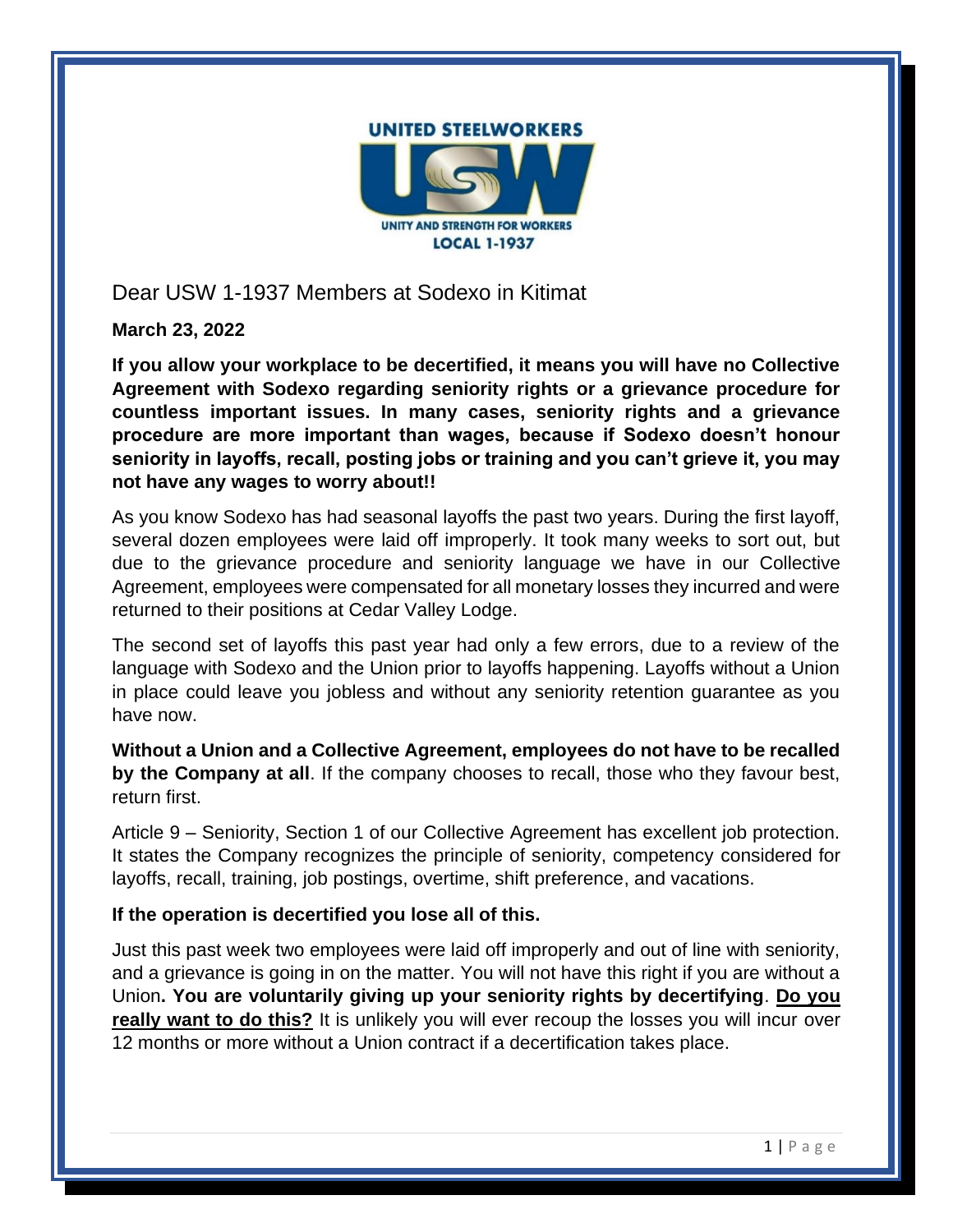In the Housekeeping Department, a grievance has been written for overtime being granted out of line with seniority. You will not have the right to grieve anything without a Union. The company's favourites will be given all of the overtime, like most non-union workplaces.

Be informed of what you have; contact your Shop Stewards or Business Agent if you have questions or need assistance. Do not throw away seniority rights and the right to a grievance procedure. Without either of these, the past 20 months would have been complete chaos and the next 20 months will be worse.

**You can rescind the decertification form you may have signed if you feel you were ill informed. Send me an email stating so at** [dpalmer@usw1-1937.ca.](mailto:dpalmer@usw1-1937.ca)

I will be on-site Friday afternoon, March 25<sup>th</sup> to answer any questions you may have.

In Solidarity,

Dusty Palmer Business Agent

DP/an USW1-1937